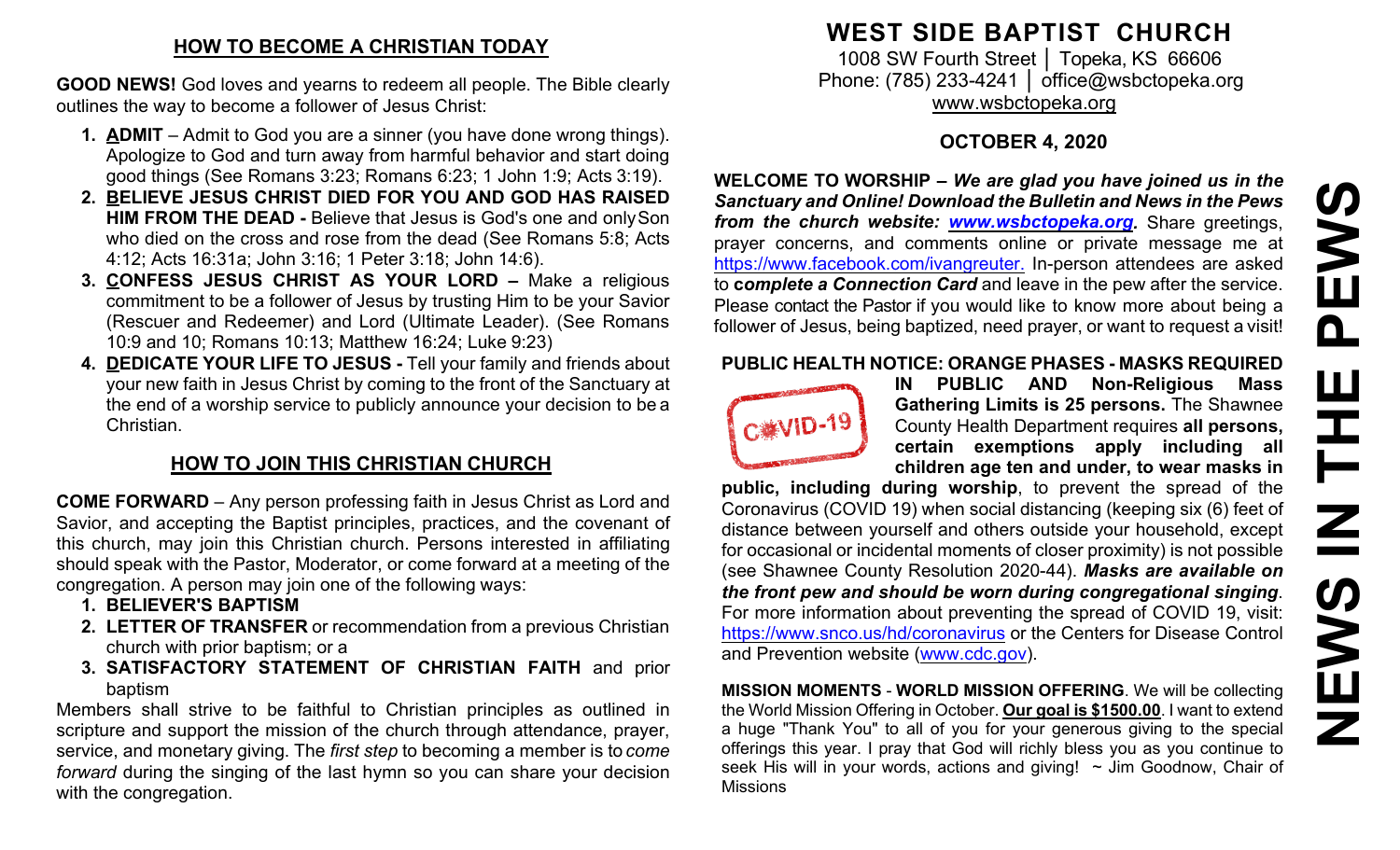#### **SUNDAY SCHOOL CLASSES**

Everyone is welcome to join us for Sunday School @ 9:15. Adults/Teens may choose from:

- 1. **"The Chosen",** led by Jack Janway in Holmer Hall. For the first time ever, the greatest story ever told is being presented as a multi-season show. Digging deeper into the backstories and context of the people and events of the gospels, Season One of the #1 highest crowd-funded media project of all times introduces you to people such as Simon Peter, Nicodemus, Mary Magdalene, Matthew, and of course, Jesus in a way never before seen on film.
- 2. **Who's Who in the Bible**, taught by Pastor Ivan in the Youth Room downstairs.
- 3. **Elementary/Middle School** students will meet with Fran Seymour-Hunter & Pat Carpenter on 2<sup>nd</sup> floor.

**BIBLE STUDY ONLINE** – The Pastor is leading the **"Gospel of Matthew" Bible Study on Wednesday MORNINGS ONLY at 10:30 am in Holmer Hall (face masks and social distancing required).** 



**HOSPITAL & EMERGENCIES –** If the hospital admits you or a loved one for an emergency or surgery, **the hospital staff and chaplains' Office will NOT contact the Church Office or the Pastor**. **You or a family member must call the Church Office at (785) 233-4241 or the PASTOR at HOME (785) 267-0936**.

**FINANCIAL GIVING** – Thank you for the generous support of the work of God in and through West Side Baptist Church. Donations report:

|                               |    | 09-27-2020 | Y-T-D           |
|-------------------------------|----|------------|-----------------|
| <b>General Fund</b>           |    | \$2,857.00 | \$119,973.53    |
| Building Fund/Cap. Cm.        | \$ | 365.00     | \$<br>12,194.99 |
| <b>Sunday School</b>          | \$ | 10.00      | \$<br>148.25    |
| <b>ABCUSA OGHS</b>            | \$ |            | \$<br>3,016.78  |
| Am. For Christ Offering       | \$ |            | \$<br>2,145.00  |
| <b>Baby Closet</b>            | S  |            | \$<br>2,275.00  |
| Fellowship/Benevolence \$     |    | 50.00      | \$<br>5,291.00  |
| <b>School Supplies</b>        | \$ |            | \$<br>800.00    |
| <b>World Mission Offering</b> | \$ | 150.00     | \$<br>150.00    |

**FOOD PANTRY -** Free Fruit and Vegetable Food Pantry on **Wednesdays from** 

**3:30 to 5:30 pm, while supplies last**. **MOBILE SITE**: enter western PARKING LOT from 4th and CLAY Streets; do not park or exit your vehicle. Equal Opportunity. \*All food is available at no cost. **Please wear a mask or face covering to protect the health and safety of our volunteers. AUGUST 2020 PANTRY** 



**REPORT:** 1,773 Individuals (835 adults, 710 children, and 228 seniors) in 443 families were able to receive 19,844 pounds of free bread, fruits, vegetables, and other items from the Fruit & Vegetable Food Pantry at West Side Baptist Church during the month of AUGUST 2020. We are serving double the number of families, more than twice the number of children (130%) and two-times more adults and senior citizens (109%), with three-times the food (343%) compared to March. Thank you to Jack Janway and his volunteers for serving!

**NEWSLETTER** – Pick up a copy of the OCTOBER Newsletter in the hallway outside the Church Office or read it online at [www.wsbctopeka.org/downloads.](http://www.wsbctopeka.org/downloads) Articles for the November newsletter are due on Wed., Oct. 21 at noon.

**NEXGEN LIVE –** Meet the **NEXGEN**eration of International Ministries



Global Servants during a live thirty-minute videocast on **Saturday, October 17, and October 24 from 7:00 to 7:30 pm (Central Time).** Registration is now open and free through the NexGen webpage at

[www.interntionalministries.org!](http://www.interntionalministries.org/)

- **October 17** Meet IM global servants: Eric & Yuree Lembke who will serve in Thailand, Aaron & AmyEstelle Trout who will serve in the Philippines, and Amy & Joseph Vo who will serve in Vietnam.
- **October 24** Meet Deliris Carrión-Joseph & Moise Joseph who will serve in Mexico, Eliberto & Molly Juárez who will serve in El Salvador, Stacy & Tim Reese who will serve in the Dominican Republic, and Jae Stockton who will serve in Mexico.

Join us for these exciting opportunities to interact with and ask questions of the next generation of IM global servants.